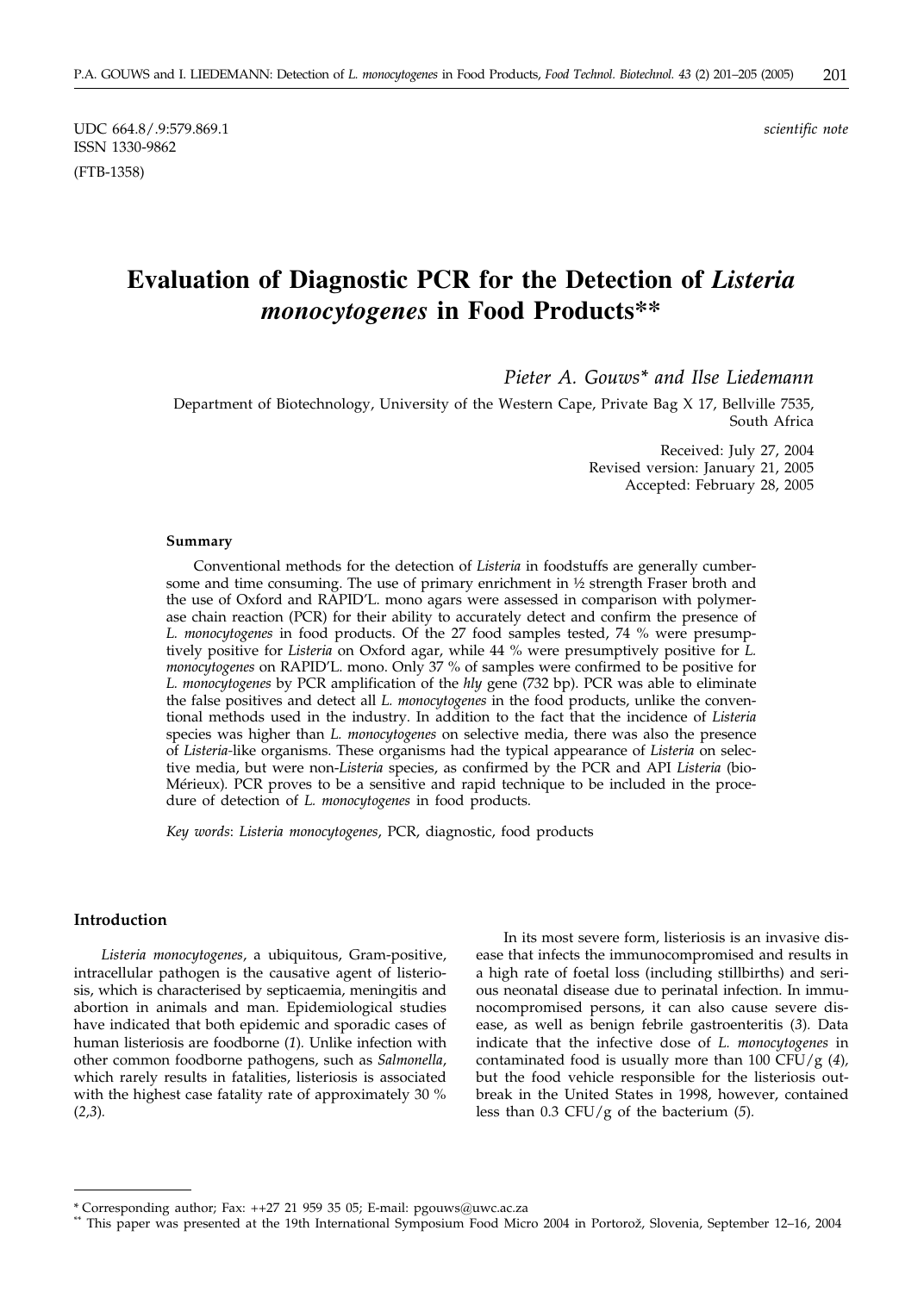Many different enrichment broths and selective media have been adapted in the past fifty years for selective cultivation of *Listeria* species. Detection and isolation remains complicated due to the inability of researchers to identify a single procedure sensitive enough to detect *L. monocytogenes* in all types of foods within a reasonable amount of time (*6*)*.* Despite these challenges, classical cultivation techniques still remain the official method used although many rapid molecular methods exist.

PCR is one of the most promising techniques for rapid detection of microorganisms in food. This process has provided increased sensitivity for detection and therefore enhanced the likelihood of detecting bacterial pathogens (*7*)*.*

The aim of this study was to evaluate the use of PCR in the detection of *Listeria monocytogenes* in food products.

## **Materials and Methods**

### *Products tested*

Twenty-one sample of various food products (Table 1), including 7 samples of cheese, 3 raw meat and fish products, 5 ready-to-eat meat and chicken products, one spice and one dried fruit mixture, obtained from retail outlets, as well as wholesalers, were tested. All products had been properly stored or refrigerated and tested before their respective 'sell-by' dates. One evaluated meat sample was artificially inoculated.

Five presumptive positive *Listeria monocytogenes* colonies from previously tested products similar to products in Table 1 were also evaluated. These colonies were taken from RAPID'L. mono (Biorad, France) plates. When performing these tests, the colony served as a sample and no food product was added.

## *Growth media*

*Listeria monocytogenes* strains were detected using a two-step enrichment procedure followed by subculturing on Oxford agar (Oxoid CM856), which is based on the principle of esculin hydrylosis, and a new chromogenic agar, RAPID'L. mono agar (Biorad), which is based on phospholipase C detection and the inability of *L. monocytogenes* to metabolise xylose. The protocol for the identification of *L. monocytogenes* from foods was a modification of the EN ISO 11290-1 (*8*) and Sanofi protocols

(Biorad). A food sample of 25 g was added to 225 mL of ½ strength Fraser broth (Oxoid CM895) with supplement SR156 (Oxoid). Samples were homogenized with a stomacher (Seward stomacher 400) for 30–60 s and then incubated at 30  $\degree$ C for 24 h. This served as the primary enrichment phase. From this primary enrichment, 0.1 mL was then inoculated into 10 mL of Fraser broth and incubated at 37 °C for 24–42 h in a shaking incubator. This served as the secondary enrichment. The primary and secondary enrichments were subcultured on both Oxford and RAPID'L. mono (Biorad, France) agar plates after their respective incubation periods. Presumptive *L. monocytogenes* colonies were streaked on nutrient agar (Oxoid CM1) and incubated at 37 °C for 18–24 h. The colonies on RAPID'L. mono and nutrient agar were then used as templates in PCR reactions. The same protocol was used when selected colonies from previously tested products were used as a substitute for the food sample. All food samples were evaluated in duplicate.

#### *API Listeria*

Confirmation of *Listeria* species, *i.e. L. monocytogenes* and *L. ivanovii,* by means of API *Listeria* (bioMérieux) was performed according to manufacturer's instructions.

#### *Inoculum preparation*

Inocula of the controls used in the PCR reaction, *i.e. L. monocytogenes* UWC1 (positive control)*, L. ivanovii* UWC1 and *Bacillus cereus* UWC1 (negative controls), were prepared by inoculation of a loopful of glycerol stock culture into 5 mL of brain-heart infusion (BHI) broth (Oxoid CM025) and incubated in a shaking incubator at 37 °C for 18–24 h.

*Listeria monocytogenes* presumptively positive colonies on RAPID'L. mono agar, *i.e.* blue colonies, were subcultured on nutrient agar (Oxoid CM1) and incubated at 37  $\degree$ C for 18–24 h. A loopful of this growth was used to inoculate BHI broth.

#### *DNA extraction*

The extraction procedure was based on a protocol previously described for the detection of *L. monocytogenes* in food products (*9*)*.* A few colonies were resuspended in 50 µL of 1×PCR buffer in a 2-mL microcentrifuge tube with an interlocking cap. A solution of 2 % Triton  $X$  (50  $\mu$ L) was then added to this cell suspension and thoroughly mixed. This mixture was heated at 100

Table 1. Products tested by means of conventional methods and the PCR

| Cheeses                       | Meat and chicken products                | Fish products            | Other                    |
|-------------------------------|------------------------------------------|--------------------------|--------------------------|
| 1) Italian-style blue cheese  | 1) RTE chicken (smoked)                  | 1) Smoked salmon slices* | 1) Dried fruit           |
| 2) Blue cheese                | 2) Vienna sausages                       | 2) Trout paté*           | 2) Black ground pepper   |
| 3) Camembert**                | 3) Lean mince (beef and ostrich)*        | 3) Fish paté*            | 3) Salad*                |
| 4) Feta with black pepper**   | 4) Hamburger patty*                      | 4) Fish patty*           | 4) Brown mushroom paté** |
| 5) Brie $**$                  | 5) Lean mince (artificially inoculated)* | 5) Salmon paté           | 5) Cutting board*        |
| 6) Prince Albert Royal cheese | 6) Polony                                |                          | 6) Three cheese salad*   |
| 7) Mozzarella**               | 7) Traditional smoked beef frankfurters  |                          | 7) Rosa tomatoes**       |
|                               |                                          |                          |                          |

\*tested presumptive and PCR positive for *Listeria monocytogenes*

\*\*tested presumptive positive but PCR negative for *Listeria monocytogenes*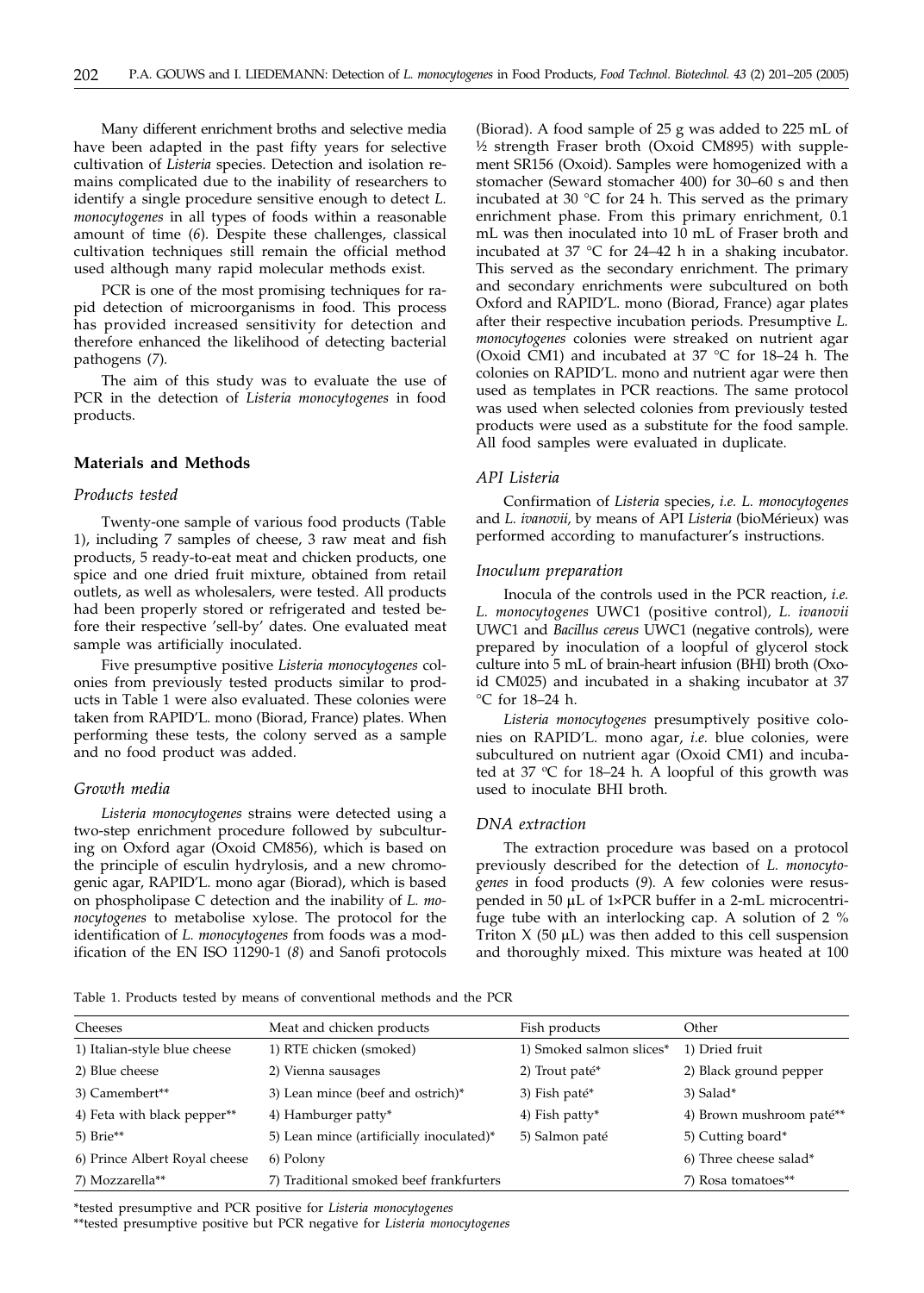°C for 10 min and then allowed to cool to room temperature. For PCR amplification,  $5 \mu L$  of this crude cell lysate were used.

## *PCR*

PCR assays were performed in 50-µL reaction volumes. The primer pair consisting of primer A [5'-CAT TAG TGG AAA GAT GGA ATG -3'] and primer B [5'--GTA TCC TCC AGA GTG ATC GA -3'] was used for the amplification of a 730 bp region of the *hly* gene (*9*)*.* PCR was performed in the Perkin Elmer GenAmp PCR system 2400 thermal cycler. Amplification conditions were optimised to the thermal cycler and were as follows: 80 °C for 10 min, an initial denaturation at 94 °C for 3 min, 30 cycles of denaturation at 94 °C for 30 s, annealing at 55 °C for 30 s and extension at 72 °C for 30 s, then a final extension at 72  $\rm{^{\circ}C}$  for 2 min. The amplified DNA was analysed by gel electrophoresis on a 1.2 % agarose gel stained with ethidium bromide  $(3 \mu L/100 \text{ mL})$ . A 100 bp ladder (Promega) was used as a reference marker. Tris-borate EDTA  $(0.5x)$  was used as the running buffer and the gel was viewed using UV transillumination at a wavelength of 254 nm.

#### *Isolation of yeasts*

All presumptive yeast colonies were inoculated on malt extract agar (Oxoid CM 59) and the pH value of the media was adjusted to 3.5, with lactic acid, to suppress the growth of bacteria, and then incubated at 28 °C for 4 days. Colonies were then examined microscopically for typical yeast morphology. The yeasts were not identified.

## **Results and Discussion**

Of the total number of samples tested, 74 % were presumptively positive for *Listeria* on Oxford agar while 44 % were presumptively positive for *L. monocytogenes* on RAPID'L. mono agar. Samples confirmed to be positive for *L. monocytogenes* by means of PCR and API *Listeria* totalled 37 %. The difference in presumptive and confirmed presence of *L. monocytogenes* was therefore 37 and 7 % for Oxford and RAPID'L mono agars, respectively. Neither Oxford nor RAPID'L. mono agars detected all of the positive samples, with Oxford agar detecting 9/10 and RAPID'L. mono detecting 8/10 of the samples positive for *L. monocytogenes*.

The regulatory protocols for isolating listeriae from food samples, *e.g*. the Food and Drug Administration and the U.S. Department of Agriculture (USDA) Food Safety and Inspection Service methods, usually use one or two enrichment broths, followed by plating on *Listeria*-selective media. Although used as the standard method in many countries, these procedures are not totally effective, allowing approximately 30 % of *Listeria*-positive food samples to escape detection (*10*)*.*

A high number (74 %) of samples tested were identified as presumptively positive for *Listeria* species using Oxford agar. Oxford agar does not differentiate between *Listeria* species. Non-pathogenic species of *Listeria* therefore cannot be excluded when selecting suspect colonies for confirmation. The coexistence of several *Listeria* species on the same food is not unusual, and often the incidence of *Listeria* species other than *L. monocytogenes* is higher than that of *L. monocytogenes* itself (*11*)*.* It has been shown that the non-pathogenic species *L. innocua* outgrows the pathogenic species *L. monocytogenes* by a wide margin during enrichment in both UVM and Fraser broths (*12,13*)*.* This makes selection of suspect colonies for confirmation from Oxford agar all the more difficult, since the incidence of non-pathogenic strains is higher than that of *L. monocytogenes* and all species demonstrates the same phenotype. Some *Listeria*-positive samples go undetected due to overgrowth by other *Listeria* species and/or natural background flora during enrichment and differing abilities of *Listeria* strains to grow competitively (*10*)*.* This may explain why negative results were obtained from PCR when using presumptive positive colonies from Oxford agar, while PCR from RAPID'L. mono plates, which are selective for *L. monocytogenes*, proved positive for *L. monocytogenes* (results not shown). Presumptive positive results for *L. monocytogenes* on RAPID'L. mono were more modest than presumptive results for *Listeria* species on Oxford agar. *Listeria monocytogenes* colonies are distinctively different in phenotype from other *Listeria* species on RAPID'L. mono, making selection and identification of *L. monocytogenes* far easier, and thereby improving the accuracy of confirmation tests.

Confirmation (by PCR) of these presumptively positive colonies from both Oxford and RAPID'L. mono agars showed that results from RAPID'L. mono plates were more indicative of the true prevalence of contamination by *L. monocytogenes* than those from Oxford. Food



**Fig. 1.** Agarose gel electrophoresis of the PCR amplification products of various food samples presumptively positive for *L. monocytogenes* on either Oxford or RAPID'L. mono agars. Colonies were subcultured onto a non-selective agar before DNA extraction.

Lane 1: salad (Oxford), lane 2: salad (RAPID'L. mono), lane 3: salad\*, lane 4: brown mushroom pate\*, lane 5: cutting board (Oxford), lane 6: cutting board (RAPID'L. mono), lane 7: cutting board\*, lane 8: 3-cheese salad (Oxford), lane 9: 3-cheese salad (RAPID'L. mono), lane 10: 3-cheese salad\*, lane 11: Rosa tomatoes\*, lane 12: *Listeria* species (negative control), lane 13: *Bacillus cereus* (negative control), lane 14: *L. monocytogenes* (positive control), lane 15: *L. monocytogenes* (positive control)\*, lane 16: 100 bp DNA ladder

Samples marked by \* were taken directly from the chromogenic media plate (RAPID'L. mono)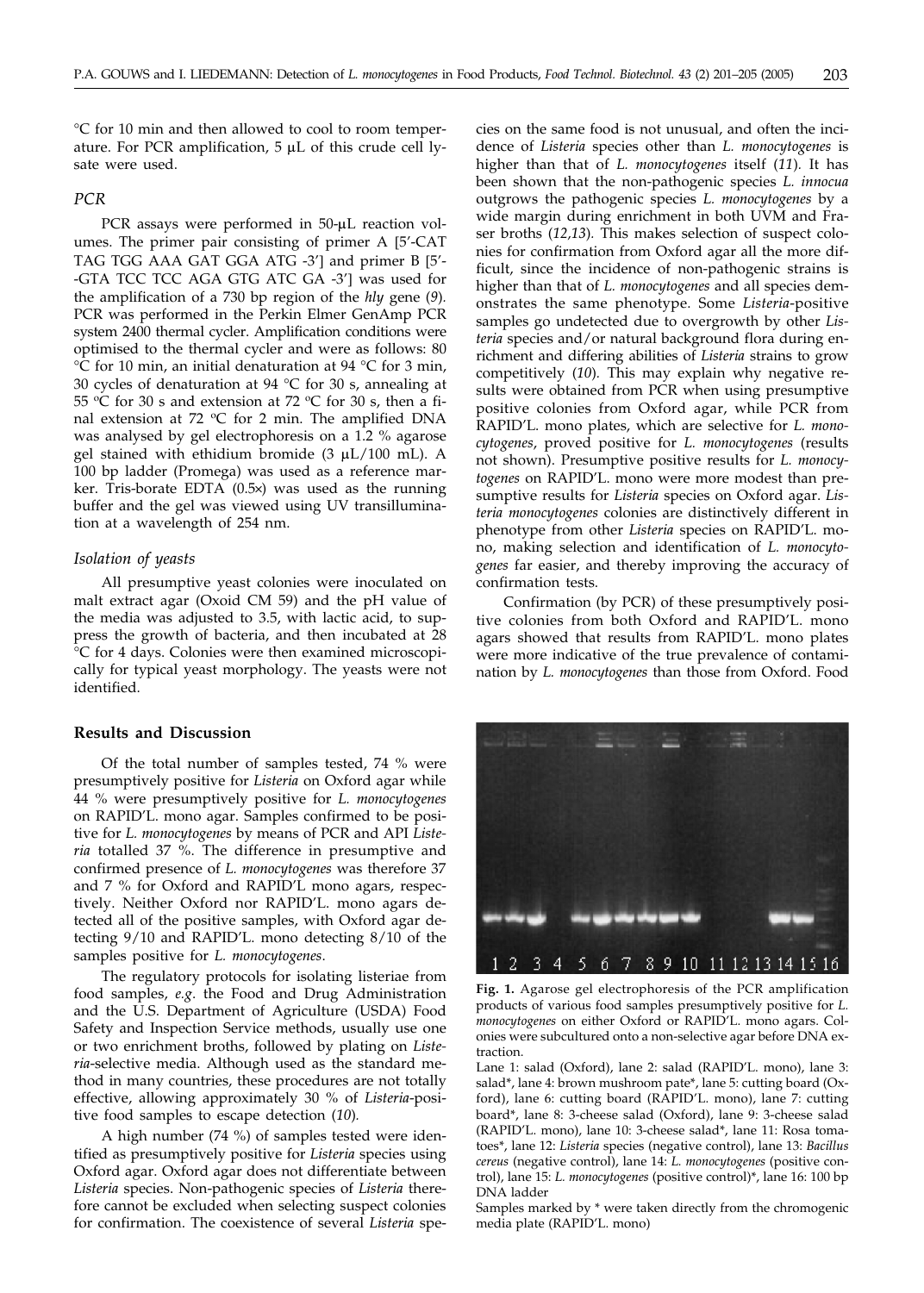samples and enrichment media may be inhibitory to PCR and thereby can lower its detection capacity. Therefore subculturing on a non-selective medium often precedes the PCR (*14*)*,* as it did in this study. DNA extraction performed directly from suspect colonies from RAPID'L. mono, however, showed no inhibition of PCR (Fig. 1). When comparing PCR results obtained from either subcultured suspect colonies, or colonies taken directly from RAPID'L. mono, no significant differences were observed. There was no decrease of intensity of detected DNA when comparing subcultured colonies to those taken directly from the differential medium, RAPID'L. mono. This could significantly decrease the time taken for confirmation of suspect colonies as it eliminates the need for subculturing onto a non-selective agar.

The use of selective media highlighted significant failings. Competitive bacteria, which should be inhibited by primary and secondary enrichments, as well as the chromogenic media, grew on RAPID'L. mono. Although other bacterial species, *e.g. Bacillus cereus* and *Staphylococcus aureus*, also produce phospholipase C and therefore their growth on this media results in a colorimetric reaction, they can still be distinguished by their appearance. In our study, yeasts which do not produce phospholipase C were also detected on this media, and were phenotypically no different from *L. monocytogenes* colonies. Colorimetric reaction with the yeast took longer to occur than with *L. monocytogenes*, but it occurred within the specified time for detection (<48 h). There is no explanation for their reaction with this medium. It is suspected that there was a lack of inhibition by the antifungal agent in this media due to either insufficient concentrations of the agent, or the adverse effects of shipping and storage.

Selection of suspect colonies from Oxford agar was also problematic. In addition to the fact that the incidence of non-pathogenic species of *Listeria* was higher than the incidence of *L. monocytogenes*, there was also the occurrence of *Listeria*-like organisms. These organisms had the typical appearance of *Listeria* on the selective medium, but were not *Listeria* species (as confirmed with API *Listeria* and PCR) (results not shown). Phenotypic properties by which the bacteria are identified when using culture methods may not always be expressed and may be difficult to interpret or classify (*15*)*.*

PCR is deemed to be more reliable than conventional identification since it is based on stable genotypic characteristics rather than relying on biochemical or physiological traits, which can be genetically unstable (*16*)*.* With bacterial adaptation to different environments causing similarities in phenotype, as well as resistance to ingredients in enrichment and selective media, the transition from conventional methods of detection to genetic methods should be carried out. This method proved to be reliable, cost effective and time saving.

#### *Acknowledgements*

We gratefully acknowledge the National Research Foundation (SA) and Woolworths (SA) Research and Development for their financial support.

## **References**

- *1.* A.R. Datta, M.M. Benjamin, Factors controlling acid tolerance of *Listeria monocytogenes:* Effects of nisin and other ionophores, *Appl. Environ. Microbiol. 63* (1997) 4123–4126.
- *2.* L. Slutsker, A. Schuchat: Listeriosis in Humans. In: *Listeria, Listeriosis and Food Safety, 2nd ed.*, E.T. Ryser, E.H. Marth (Eds.), Marcel Dekker Inc., New York (1999) pp. 75–98.
- *3.* Y. Siegman-Igra, R. Lewin, M. Weinburger, Y. Golan, D. Schwartz, Z. Samra, H. Konigsberger, A. Yinnon, G. Rahar, N. Keller, N. Bisharat, J. Karpuch, R. Finkelstein, M. Alkan, Z. Lanau, J. Novikov, D. Hassin, C. Rudnicki, R. Kitzes, S. Ovadia, Z.M. Shimoni, R. Lang, T. Shohat, *Listeria monocytogenes* infection in Israel and review of cases worldwide, *Emerg. Infect. Dis. 8* (2002) 305–310.
- *4.* B. Swaminathan: *Listeria monocytogenes*. In: *Food Microbiology: Fundamentals and Frontiers, 2nd ed.,* M.P. Doyle, L.R. Beuchat, T.J. Montville (Eds.), ASM Press, Washington DC (2001) pp. 383–409.
- *5.* P.S. Mead: *Multistate Outbreak of Listeriois Traced to Processed Meats*, Epidemiological Investigation Report, Centers for Disease Control and Prevention, Atlanta (1999).
- *6.* C.W. Donnelly: Conventional Methods to Detect and Isolate *Listeria monocytogenes.* In: *Listeria, Listeriosis and Food Safety, 2nd ed.,* E.T. Ryser, E.H. Marth (Eds.), Marcel Dekker Inc., New York (1999) pp. 225–260.
- *7.* K. Lampel, P.A. Orlandi, L. Kornegay, Improved template preparations for PCR-based assays for detection of food- -borne bacterial pathogens, *Appl. Environ. Microbiol. 66* (2000) 4539–4542.
- *8.* Microbiology of Food and Animal Feedingstuffs Horizontal method for the detection and enumeration of *Listeria monocytogenes –* Part 1: Detection, EN ISO 11290-1*,* International Organisation for Standardisation, Geneva (1997).
- *9.* B.W. Blais, L.M. Phillippe: *Identification of Presumptive Positive Listeria monocytogenes from Foods by the Polymerase Chain Reaction*, Polyscience Publications, Quebec (1995).
- *10.* E.T. Ryser, S.M. Arimi, M.M. Bunduki, C.W. Donnely, Recovery of different *Listeria* ribotypes from naturally contaminated, raw refrigerated meat and poultry products with two primary enrichment media, *Appl. Environ. Microbiol. 62* (1996) 1781–1787.
- *11.* P. Gilot, J. Content, Specific identification of *Listeria welshimeri* and *Listeria monocytogenes* by PCR assays targeting a gene encoding a fibronectin-binding protein, *J. Clin. Microbiol. 40* (2002) 698–703.
- *12.* R.L. Petran, K.M.J. Swanson, Simultaneous growth of *Listeria monocytogenes* and *Listeria innocua, J. Food Protect. 56* (1993) 616–618.
- *13.* M.S. Curiale, C.W. Lewus, Detection of *Listeria monocytogenes* in samples containing *Listeria innocua, J. Food Protect. 57* (1994) 1048–1051.
- *14.* H. Wang, J.M. Farber, N. Malik, G. Saunders, Improved PCR detection of *Campylobacter jejuni* from chicken rinses by a simple sample preparation procedure, *Int. J. Food Microbiol. 1* (1999) 39–45.
- *15.* B. Malorny, P.T. Tasios, P. Radstrom, N. Cook, M. Wagner, J. Hoorfar, Standardization of diagnostic PCR for the detection of foodborne pathogens, *Int. J. Food Microbiol. 83* (2003) 39–48.
- *16.* L.M. Lawrence, A. Gilmour, Incidence of *Listeria* spp. and *Listeria monocytogenes* in a poultry processing plant environment and in poultry products and their rapid confirmation by multiplex PCR, *Appl. Environ. Microbiol. 60* (1994) 4600–4604.